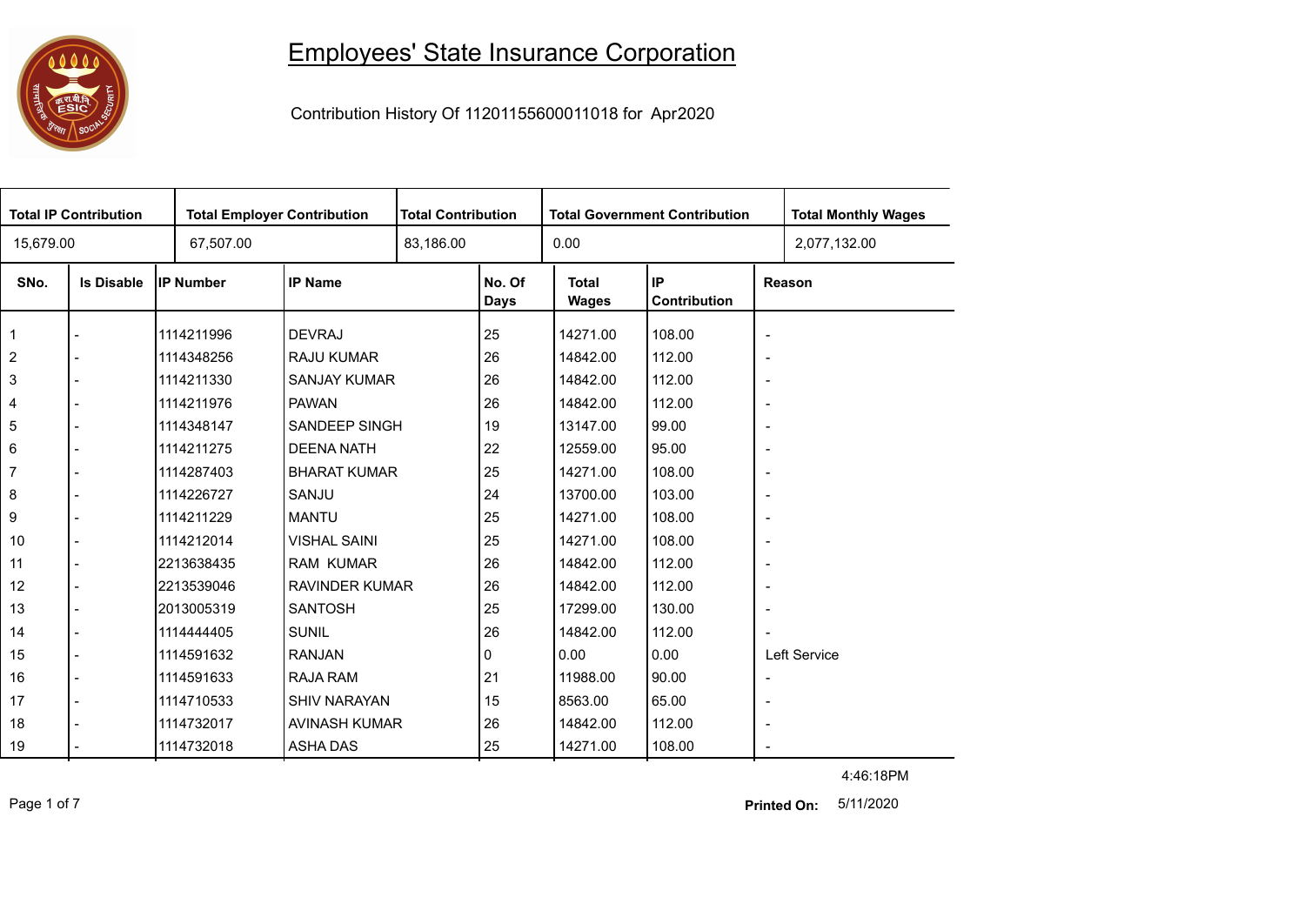| SNo. | <b>Is Disable</b> | <b>IP Number</b> | <b>IP Name</b>                       | No. Of<br><b>Days</b> | <b>Total</b><br><b>Wages</b> | IP<br>Contribution | Reason   |
|------|-------------------|------------------|--------------------------------------|-----------------------|------------------------------|--------------------|----------|
| 20   |                   | 1114755817       | <b>SUDHA DEVI</b>                    | 0                     | 0.00                         | 0.00               | On Leave |
| 21   | $\overline{a}$    | 1114897129       | SHRVAN KUMAR MANDAL                  | 26                    | 14842.00                     | 112.00             |          |
| 22   | $\overline{a}$    | 1114929226       | <b>SACHIN KUMAR</b>                  | $\Omega$              | 0.00                         | 0.00               | On Leave |
| 23   |                   | 1114929236       | <b>SAVITRI</b>                       | 6                     | 3425.00                      | 26.00              |          |
| 24   |                   | 1114929247       | <b>SONU KUMAR</b>                    | 9                     | 5138.00                      | 39.00              |          |
| 25   |                   | 1114929250       | <b>UTTAM SINGH</b>                   | 13                    | 7421.00                      | 56.00              |          |
| 26   | $\overline{a}$    | 1115050846       | <b>ARUN KUMAR</b>                    | 26                    | 14842.00                     | 112.00             |          |
| 27   |                   | 1115093056       | <b>PAVNESH KUMAR</b>                 | 24                    | 13700.00                     | 103.00             |          |
| 28   | $\overline{a}$    | 1115093049       | SUBHASH CHANDRA                      | 20                    | 11417.00                     | 86.00              |          |
| 29   | $\overline{a}$    | 1115112932       | <b>DILIP KUMAR</b>                   | 0                     | 0.00                         | 0.00               | On Leave |
| 30   |                   | 1115201020       | <b>ARUN YADAV</b>                    | 18                    | 10275.00                     | 78.00              |          |
| 31   |                   | 1115201046       | <b>ANITA</b>                         | 26                    | 14842.00                     | 112.00             |          |
| 32   |                   | 1115219688       | <b>MANISH KUMAR</b>                  | 24                    | 13700.00                     | 103.00             |          |
| 33   |                   | 1115219682       | <b>KAPIL</b>                         | 25                    | 14271.00                     | 108.00             |          |
| 34   |                   | 1115270867       | PREMNARAYAN                          | 21                    | 11988.00                     | 90.00              |          |
| 35   | $\overline{a}$    | 1115270875       | <b>CHANDNI</b>                       | 12                    | 6850.00                      | 52.00              |          |
| 36   |                   | 1115270881       | <b>SURAJ KUMAR</b>                   | 24                    | 13700.00                     | 103.00             |          |
| 37   |                   | 2013713287       | <b>SARVINDER</b>                     | 23                    | 13129.00                     | 99.00              |          |
| 38   |                   | 1014040234       | <b>BABITA</b>                        | 22                    | 12559.00                     | 95.00              |          |
| 39   |                   | 1114806728       | <b>MD RIZWAN ALAM</b>                | 24                    | 13700.00                     | 103.00             |          |
| 40   |                   | 1115396117       | RAGHUNANDAN KUMAR                    | 25                    | 14271.00                     | 108.00             |          |
| 41   |                   | 1115433634       | <b>RAKESH KUMAR</b><br><b>NAMDEV</b> | 26                    | 14842.00                     | 112.00             |          |
| 42   |                   | 1115455368       | <b>SURUCHI</b>                       | 23                    | 13129.00                     | 99.00              |          |
| 43   |                   | 1115455377       | <b>HARISH KUMAR</b>                  | 18                    | 10275.00                     | 78.00              |          |
| 44   | $\blacksquare$    | 1115070046       | <b>BRAJENDRA KUMAR</b>               | 26                    | 14842.00                     | 112.00             |          |
| 45   |                   | 1013823285       | <b>SHAMBHOO</b>                      | 19                    | 13147.00                     | 99.00              |          |
| 46   |                   | 1115487433       | <b>SACHIN</b>                        | 24                    | 13700.00                     | 103.00             |          |
| 47   |                   | 1013634471       | <b>VIPIN</b>                         | 25                    | 14271.00                     | 108.00             |          |
| 48   |                   | 1013645087       | SURENDER-1                           | 25                    | 14271.00                     | 108.00             |          |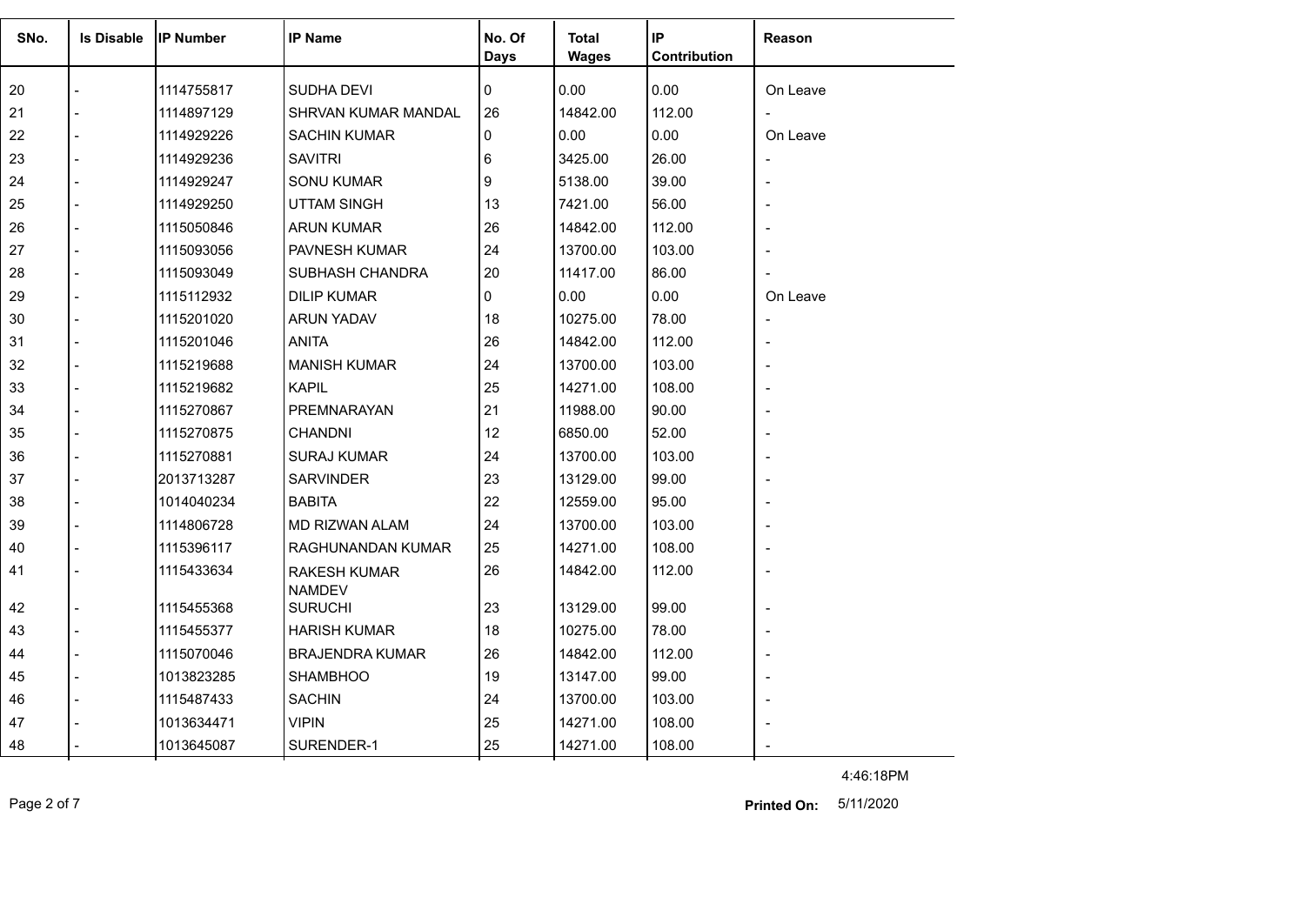| SNo. | <b>Is Disable</b> | <b>IP Number</b> | <b>IP Name</b>                       | No. Of      | <b>Total</b> | IP           | <b>Reason</b>            |
|------|-------------------|------------------|--------------------------------------|-------------|--------------|--------------|--------------------------|
|      |                   |                  |                                      | <b>Days</b> | <b>Wages</b> | Contribution |                          |
| 49   |                   | 1014012424       | <b>LOKENDER KUMAR</b>                | 24          | 13700.00     | 103.00       | $\overline{\phantom{a}}$ |
| 50   |                   | 1013847198       | <b>PRABHA</b>                        | 24          | 13700.00     | 103.00       |                          |
| 51   |                   | 1014056066       | <b>RAVI KUMAR</b>                    | 23          | 13129.00     | 99.00        |                          |
| 52   |                   | 1014046982       | <b>HIRA LAL SAHU</b>                 | 26          | 14842.00     | 112.00       |                          |
| 53   |                   | 1014375658       | <b>BAMBAM KUMAR</b><br><b>PASWAN</b> | 14          | 7992.00      | 60.00        |                          |
| 54   |                   | 1014099772       | SHARWAN KUMAR RAM                    | 24          | 13700.00     | 103.00       |                          |
| 55   |                   | 1014356137       | <b>RUMA</b>                          | 25          | 14271.00     | 108.00       |                          |
| 56   |                   | 1014178107       | ANUBHAV SINGH                        | 24          | 13700.00     | 103.00       |                          |
| 57   |                   | 1014236394       | <b>BHUPENDER</b>                     | 26          | 14842.00     | 112.00       |                          |
| 58   |                   | 1014178106       | MUKESH KUMAR GUPTA                   | 26          | 14842.00     | 112.00       |                          |
| 59   |                   | 1115487421       | <b>YOGESH</b>                        | 26          | 14842.00     | 112.00       |                          |
| 60   |                   | 1013634345       | SONU kumar gupta                     | 18          | 12455.00     | 94.00        |                          |
| 61   |                   | 1014254513       | POOJA KUMARI                         | 25          | 14271.00     | 108.00       |                          |
| 62   |                   | 2013796494       | <b>MOHINI</b>                        | 24          | 13700.00     | 103.00       |                          |
| 63   |                   | 1013634472       | <b>CHANDER PAL</b>                   | 25          | 14271.00     | 108.00       |                          |
| 64   |                   | 1115507018       | <b>MANOHAR PASWAN</b>                | $\Omega$    | 0.00         | 0.00         | Left Service             |
| 65   |                   | 1115523767       | <b>NEERAJ KUMAR</b>                  | 22          | 12559.00     | 95.00        | $\overline{\phantom{a}}$ |
| 66   |                   | 1115523790       | <b>AMIT KUMAR</b>                    | 26          | 14842.00     | 112.00       |                          |
| 67   |                   | 1115543462       | <b>SUNIL</b>                         | 23          | 13129.00     | 99.00        |                          |
| 68   |                   | 1115543485       | <b>NIPU DEVI</b>                     | 26          | 14842.00     | 112.00       |                          |
| 69   |                   | 1115543500       | <b>MILAN CHELL</b>                   | 0           | 0.00         | 0.00         | On Leave                 |
| 70   |                   | 1115543652       | <b>PREM CHAND</b>                    | 20          | 11417.00     | 86.00        |                          |
| 71   |                   | 1115543747       | <b>PARDEEP</b>                       | 0           | 0.00         | 0.00         | On Leave                 |
| 72   |                   | 1115561340       | <b>MUINUDDEEN</b>                    | 26          | 14842.00     | 112.00       | $\overline{\phantom{a}}$ |
| 73   |                   | 1115561358       | <b>RAJESH</b>                        | 22          | 12559.00     | 95.00        |                          |
| 74   |                   | 1115561362       | <b>RAHUL KUMAR</b>                   | 14          | 7992.00      | 60.00        |                          |
| 75   |                   | 1115561375       | PINTU GAUTAM                         | 20          | 11417.00     | 86.00        |                          |
| 76   |                   | 1115561389       | <b>RAJESH KUMAR</b>                  | 18          | 10275.00     | 78.00        |                          |
| 77   |                   | 1115561412       | RAM ROOP                             | 0           | 0.00         | 0.00         | On Leave                 |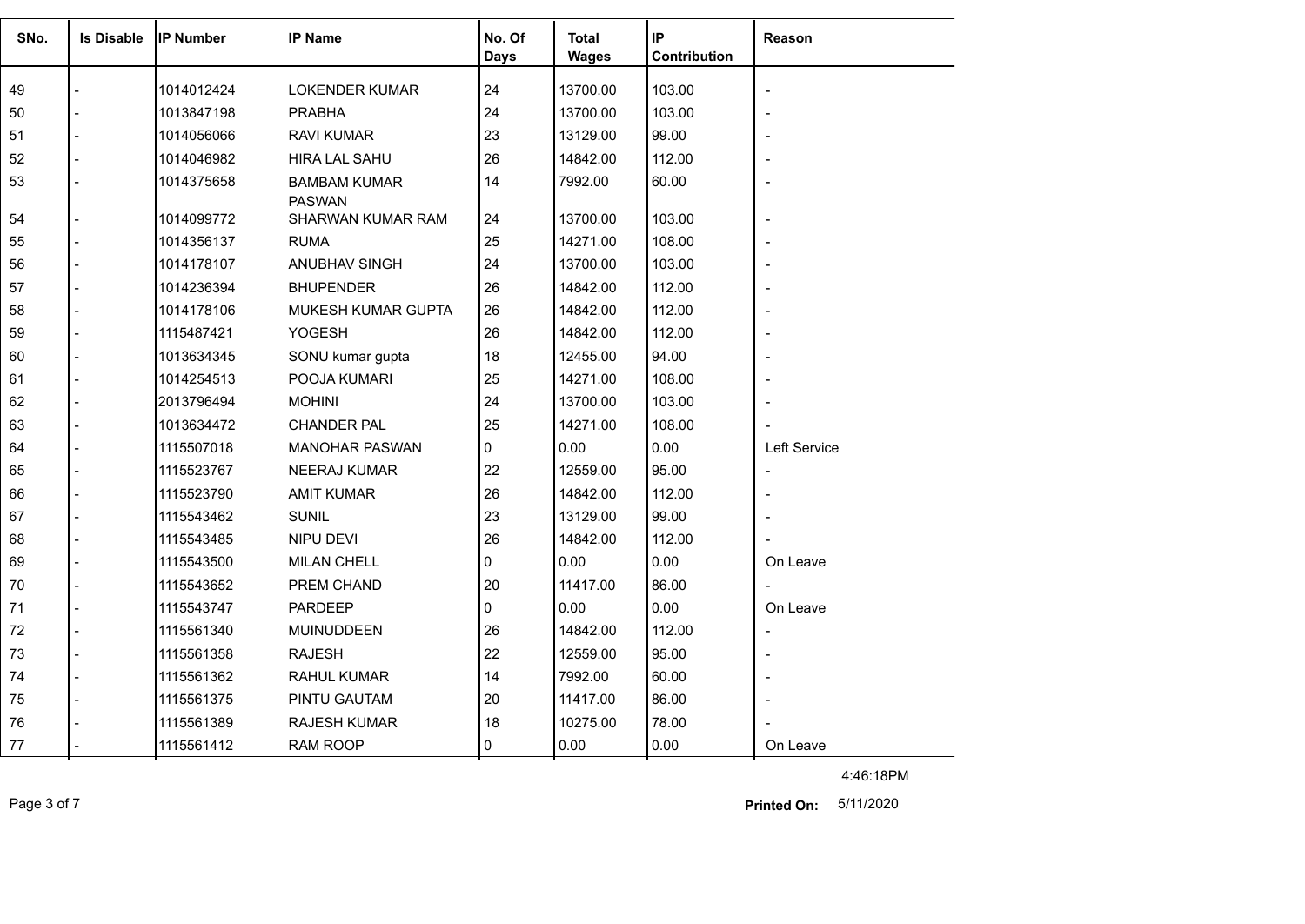| SNo. | <b>Is Disable</b> | IIP Number | <b>IP Name</b>         | No. Of<br><b>Days</b> | Total<br><b>Wages</b> | IP<br>Contribution | Reason   |
|------|-------------------|------------|------------------------|-----------------------|-----------------------|--------------------|----------|
| 78   |                   | 1115561424 | <b>DEEPAK BHILWARA</b> | 17                    | 9704.00               | 73.00              |          |
| 79   |                   | 1115543719 | <b>RANI KASHYAP</b>    | 19                    | 10846.00              | 82.00              |          |
| 80   |                   | 1115543734 | <b>ASHISH KUMAR</b>    | 0                     | 0.00                  | 0.00               | On Leave |
| 81   |                   | 1115577400 | <b>SUNIL KUMAR</b>     | 4                     | 2283.00               | 18.00              |          |
| 82   |                   | 1115577412 | <b>ANUJ KUMAR</b>      | 8                     | 4567.00               | 35.00              |          |
| 83   |                   | 1115577444 | <b>RAM KUMAR</b>       | 25                    | 14271.00              | 108.00             |          |
| 84   |                   | 1115577456 | SHIVENDER KUMAR        | 25                    | 14271.00              | 108.00             |          |
| 85   |                   | 1013926536 | SUDHANSHU              | 26                    | 14842.00              | 112.00             |          |
| 86   |                   | 1013847195 | <b>DINESH</b>          | 26                    | 14842.00              | 112.00             |          |
| 87   |                   | 1014012415 | <b>ANIRUDH</b>         | 20                    | 11417.00              | 86.00              |          |
| 88   |                   | 1115577466 | <b>DEEPAK SINGH</b>    | 26                    | 14842.00              | 112.00             |          |
| 89   |                   | 1115578231 | <b>NITESH KUMAR</b>    | 23                    | 13129.00              | 99.00              |          |
| 90   |                   | 1115577499 | SWALEHA BANO           | 25                    | 14271.00              | 108.00             |          |
| 91   |                   | 1014081622 | <b>MANOJ</b>           | 13                    | 7421.00               | 56.00              |          |
| 92   |                   | 1014344965 | <b>VEERENDRA</b>       | 24                    | 13700.00              | 103.00             |          |
| 93   |                   | 1014392594 | <b>KAILASH DEVI</b>    | 24                    | 13700.00              | 103.00             |          |
| 94   |                   | 1013634351 | <b>NARENDER</b>        | 26                    | 14842.00              | 112.00             |          |
| 95   |                   | 1014046979 | MOHD. KURBAN           | 24                    | 13700.00              | 103.00             |          |
| 96   |                   | 1014170728 | ANKUR GAUTAM           | 1                     | 571.00                | 5.00               |          |
| 97   |                   | 1115577511 | <b>SURAJ</b>           | 24                    | 13700.00              | 103.00             |          |
| 98   |                   | 1115577516 | <b>MANOJ KUMAR</b>     | 26                    | 14842.00              | 112.00             |          |
| 99   |                   | 1115577524 | PRAKASH SINGH BISHT    | 26                    | 14842.00              | 112.00             |          |
| 100  |                   | 1014046981 | <b>MURTAZA ANSARI</b>  | 23                    | 13129.00              | 99.00              |          |
| 101  |                   | 1013799153 | <b>BHUPENDER</b>       | 24                    | 13700.00              | 103.00             |          |
| 102  |                   | 1013926537 | ANUJ SHARMA            | 23                    | 13129.00              | 99.00              |          |
| 103  |                   | 1014081633 | RAJ SINGH              | 0                     | 0.00                  | 0.00               | On Leave |
| 104  |                   | 1115577534 | PRADEEP KUMAR SINGH    | 25                    | 17299.00              | 130.00             |          |
| 105  |                   | 1014170729 | <b>CHANDAN KUMAR</b>   | 26                    | 14842.00              | 112.00             |          |
| 106  |                   | 1013830165 | SANDEEP                | 26                    | 14842.00              | 112.00             |          |

Page 4 of 7 5/11/2020 **Printed On:**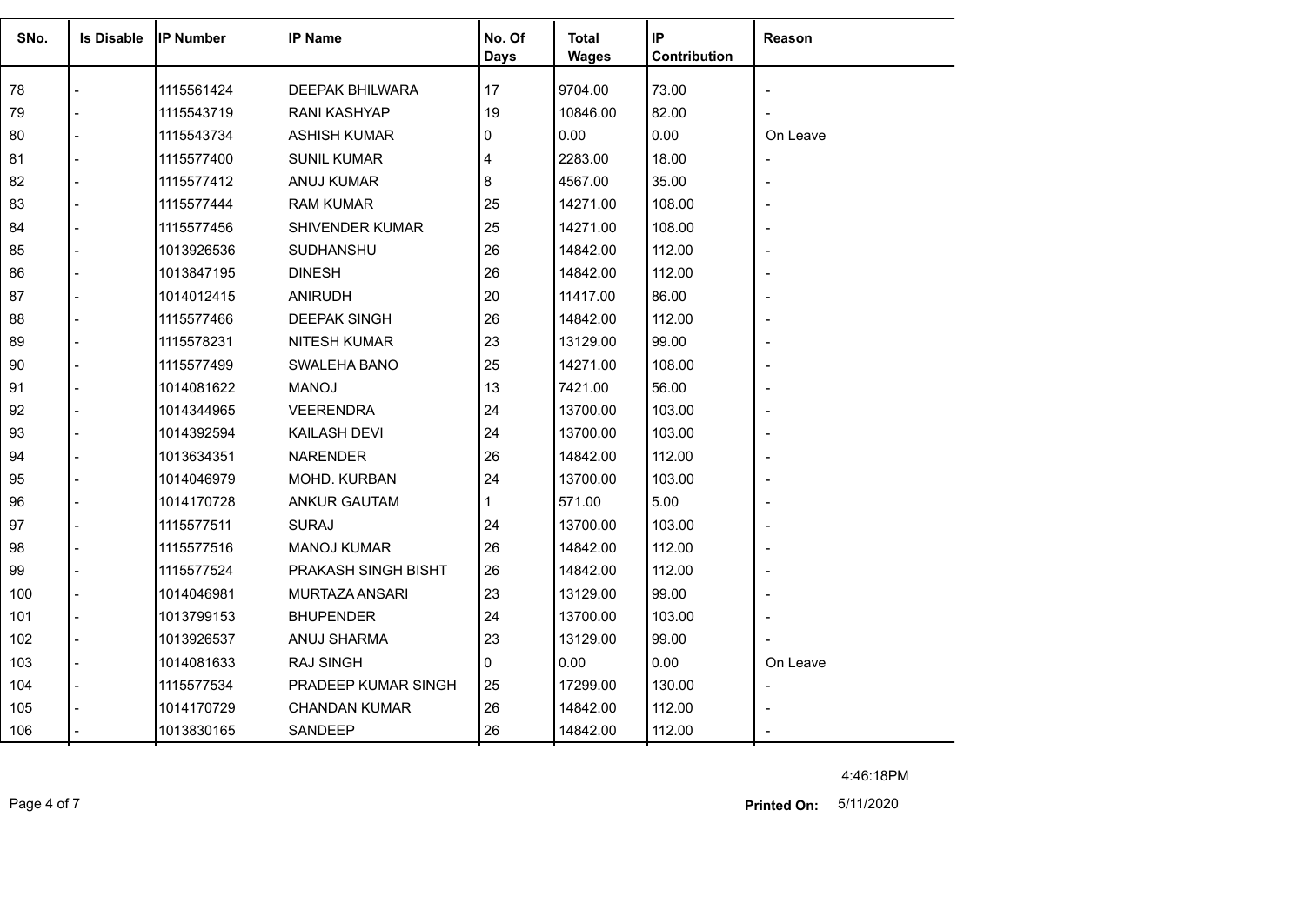| SNo. | <b>Is Disable</b>        | <b>IP Number</b> | <b>IP Name</b>            | No. Of      | <b>Total</b> | ∣ IP            | Reason                   |
|------|--------------------------|------------------|---------------------------|-------------|--------------|-----------------|--------------------------|
|      |                          |                  |                           | <b>Days</b> | <b>Wages</b> | Contribution    |                          |
|      |                          |                  |                           | 26          |              |                 |                          |
| 107  |                          | 1115577541       | <b>DEEPAK</b>             | 23          | 14842.00     | 112.00<br>99.00 |                          |
| 108  |                          | 1014210650       | <b>RAJ KUMAR</b>          |             | 13129.00     |                 |                          |
| 109  |                          | 1115595296       | RAKESH KUMAR JHA          | 19          | 10846.00     | 82.00           |                          |
| 110  | $\blacksquare$           | 1115595304       | <b>NAR SINGH KUMAR</b>    | 26          | 14842.00     | 112.00          |                          |
| 111  | $\sim$                   | 1115595324       | <b>INDRAWATI</b>          | 25          | 14271.00     | 108.00          |                          |
| 112  |                          | 1115595331       | <b>KAMLESH KUMAR</b>      | 25          | 14271.00     | 108.00          |                          |
| 113  | $\blacksquare$           | 1115595345       | <b>KOMAL KUMARI</b>       | 22          | 12559.00     | 95.00           |                          |
| 114  | $\blacksquare$           | 1115595354       | ANJU                      | 21          | 11988.00     | 90.00           |                          |
| 115  |                          | 1115595365       | <b>MANOJ PASWAN</b>       | 25          | 14271.00     | 108.00          |                          |
| 116  | $\overline{\phantom{a}}$ | 1115595373       | <b>SHIVAM SINGH</b>       | 23          | 13129.00     | 99.00           |                          |
| 117  |                          | 1115595395       | <b>NEETU</b>              | 0           | 0.00         | 0.00            | On Leave                 |
| 118  | $\sim$                   | 1114400418       | <b>GYAN SINGH</b>         | 22          | 12559.00     | 95.00           |                          |
| 119  | $\overline{\phantom{a}}$ | 1115595429       | SONU KUMAR PASVAN         | 23          | 13129.00     | 99.00           |                          |
| 120  |                          | 1115612863       | <b>PREETI</b>             | 24          | 13700.00     | 103.00          |                          |
| 121  |                          | 1115612873       | <b>KULDEEP KUMAR</b>      | 14          | 7992.00      | 60.00           |                          |
| 122  | $\overline{\phantom{a}}$ | 1115612881       | <b>RITU</b>               | 15          | 8563.00      | 65.00           |                          |
| 123  |                          | 1115612901       | <b>MANISHI</b>            | 0           | 0.00         | 0.00            | Left Service             |
| 124  |                          | 1013684162       | <b>ANIL KUMAR</b>         | 25          | 14271.00     | 108.00          |                          |
| 125  | $\overline{\phantom{a}}$ | 1115622121       | <b>RAJEEV KUMAR</b>       | 25          | 14271.00     | 108.00          |                          |
| 126  |                          | 1115622125       | <b>GOPAL</b>              | 24          | 13700.00     | 103.00          |                          |
| 127  | $\blacksquare$           | 1115627606       | <b>DEEPIKA</b>            | 25          | 14271.00     | 108.00          |                          |
| 128  |                          | 1115622128       | <b>PHAHIMUDDEEN</b>       | 26          | 14842.00     | 112.00          |                          |
| 129  | $\blacksquare$           | 1115614456       | <b>VICKY KUMAR</b>        | 24          | 13700.00     | 103.00          |                          |
| 130  | $\blacksquare$           | 1115627609       | <b>KAMAL KISHOR</b>       | 0           | 0.00         | 0.00            | Left Service             |
| 131  |                          | 1114211758       | MAMTA                     | 25          | 14271.00     | 108.00          | $\overline{\phantom{m}}$ |
| 132  | $\blacksquare$           | 1115643544       | <b>BHANU PRATAP SINGH</b> | 26          | 14842.00     | 112.00          |                          |
| 133  | $\blacksquare$           | 1115643527       | <b>VIKAS KUMAR SAH</b>    | 25          | 14271.00     | 108.00          |                          |
| 134  |                          | 1115634407       | <b>ANIL</b>               | 0           | 0.00         | 0.00            | On Leave                 |
| 135  |                          | 1115634387       | <b>MUKESH KUMAR</b>       | 25          | 14271.00     | 108.00          |                          |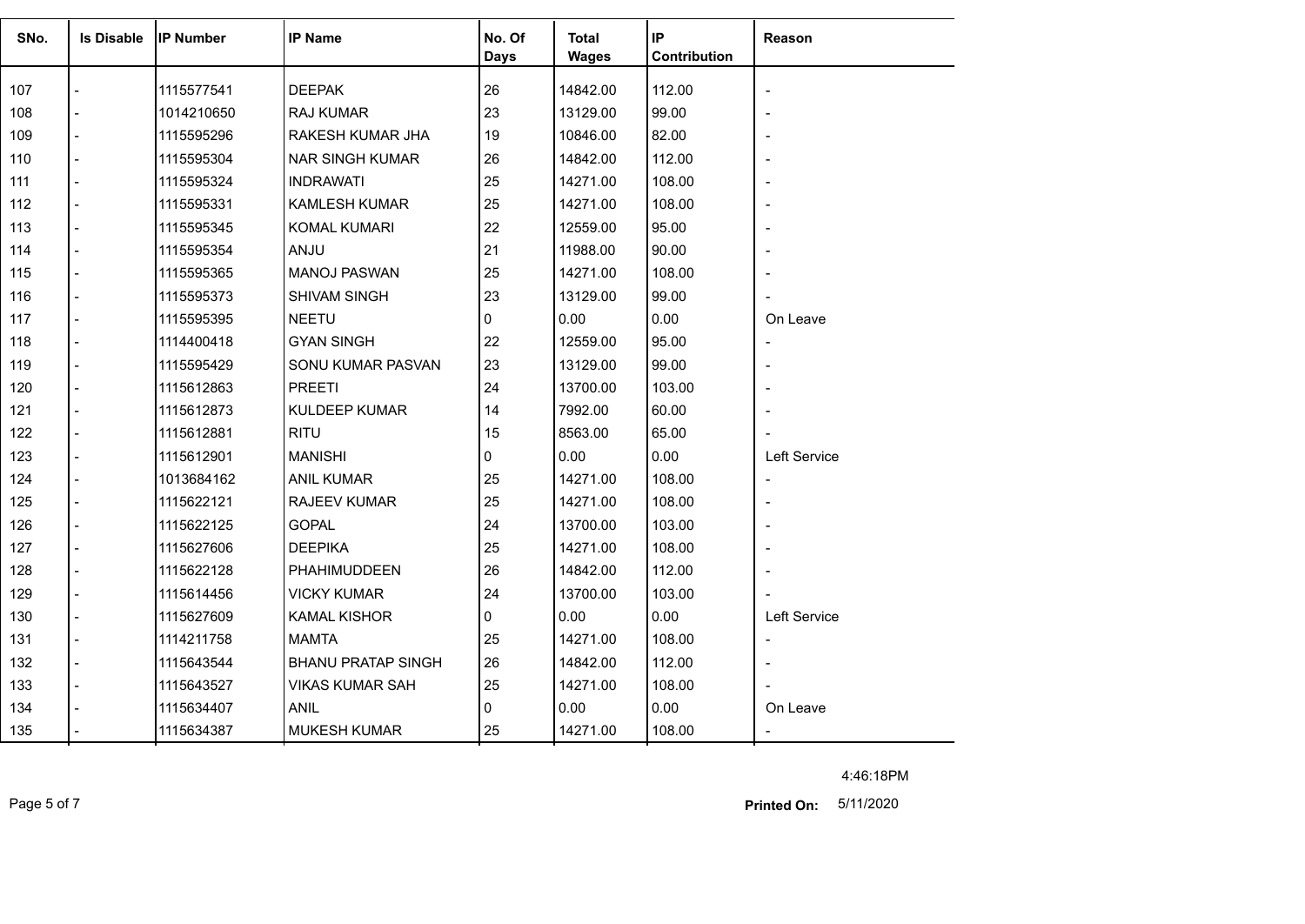| SNo. | <b>Is Disable</b> | <b>IP Number</b> | <b>IP Name</b>          | No. Of         | <b>Total</b> | IP.          | Reason                       |
|------|-------------------|------------------|-------------------------|----------------|--------------|--------------|------------------------------|
|      |                   |                  |                         | <b>Days</b>    | <b>Wages</b> | Contribution |                              |
| 136  |                   | 1115634393       | <b>RAM ASHISH</b>       | 19             | 10846.00     | 82.00        | $\overline{\phantom{a}}$     |
| 137  |                   | 1115637395       | <b>PRADESH</b>          | 11             | 6279.00      | 48.00        | $\blacksquare$               |
| 138  |                   | 1115634400       | RUPALI RAJ GUPTA        | 0              | 0.00         | 0.00         | On Leave                     |
| 139  |                   | 1114498748       | <b>RANI DEVI</b>        | 25             | 14271.00     | 108.00       | $\overline{\phantom{a}}$     |
| 140  |                   | 1115643538       | <b>ATUL</b>             | 24             | 13700.00     | 103.00       |                              |
| 141  |                   | 1115652475       | REENA YADAV             | $\Omega$       | 0.00         | 0.00         | On Leave                     |
| 142  |                   | 1115661046       | AVDHESH KUMAR           | 0              | 0.00         | 0.00         | On Leave                     |
| 143  |                   | 1115652474       | <b>SHIVANI</b>          | 4              | 2283.00      | 18.00        | $\qquad \qquad \blacksquare$ |
| 144  |                   | 1014193451       | ONKAR KUMAR PASWAN      | 25             | 14271.00     | 108.00       |                              |
| 145  |                   | 1115487427       | <b>RAM MOHAN</b>        | 20             | 11417.00     | 86.00        |                              |
| 146  | $\overline{a}$    | 1115698328       | <b>RAM MOHAN</b>        | 0              | 0.00         | 0.00         | Left Service                 |
| 147  |                   | 1115691999       | <b>NAVEEN KUMAR</b>     | 23             | 13129.00     | 99.00        | $\overline{\phantom{a}}$     |
| 148  |                   | 1115693461       | <b>WIPIN KUMAR</b>      | 10             | 5708.00      | 43.00        | $\overline{\phantom{a}}$     |
| 149  |                   | 1115693467       | <b>AMIT KUMAR</b>       | 3              | 1713.00      | 13.00        |                              |
| 150  |                   | 1115691995       | JOGINDER SINGH          | 26             | 14842.00     | 112.00       |                              |
| 151  |                   | 1115692001       | AMIT KUMAR GUPTA        | $\overline{c}$ | 1142.00      | 9.00         |                              |
| 152  |                   | 1115705839       | AJAY KUMAR BARAR        | 21             | 11988.00     | 90.00        |                              |
| 153  |                   | 1115401591       | <b>NAVEEN TIWARI</b>    | 22             | 12559.00     | 95.00        |                              |
| 154  |                   | 1115710157       | <b>MUKESH KUMAR</b>     | 18             | 10275.00     | 78.00        |                              |
| 155  |                   | 1115705841       | <b>JITIN</b>            | 0              | 0.00         | 0.00         | On Leave                     |
| 156  |                   | 1115703969       | <b>UMESH NARIYAL</b>    | 21             | 11988.00     | 90.00        | $\overline{\phantom{a}}$     |
| 157  |                   | 1115702610       | <b>VINOD</b>            | 24             | 13700.00     | 103.00       |                              |
| 158  |                   | 1115710147       | <b>HARIBILASH SINGH</b> | 22             | 12559.00     | 95.00        |                              |
| 159  |                   | 1115703967       | <b>RAZ TEJA</b>         | 6              | 3425.00      | 26.00        |                              |
| 160  |                   | 1014160318       | <b>BABITA</b>           | 25             | 14271.00     | 108.00       |                              |
| 161  | $\overline{a}$    | 1115705838       | <b>DOLLY</b>            | 21             | 11988.00     | 90.00        |                              |
| 162  |                   | 1115702611       | <b>MITHUN KUMAR</b>     | 0              | 0.00         | 0.00         | On Leave                     |
| 163  |                   | 1115705843       | <b>POOJA</b>            | $\mathbf{0}$   | 0.00         | 0.00         | On Leave                     |
| 164  |                   | 1115710150       | <b>GULSHAN KUMAR</b>    | 21             | 11988.00     | 90.00        |                              |